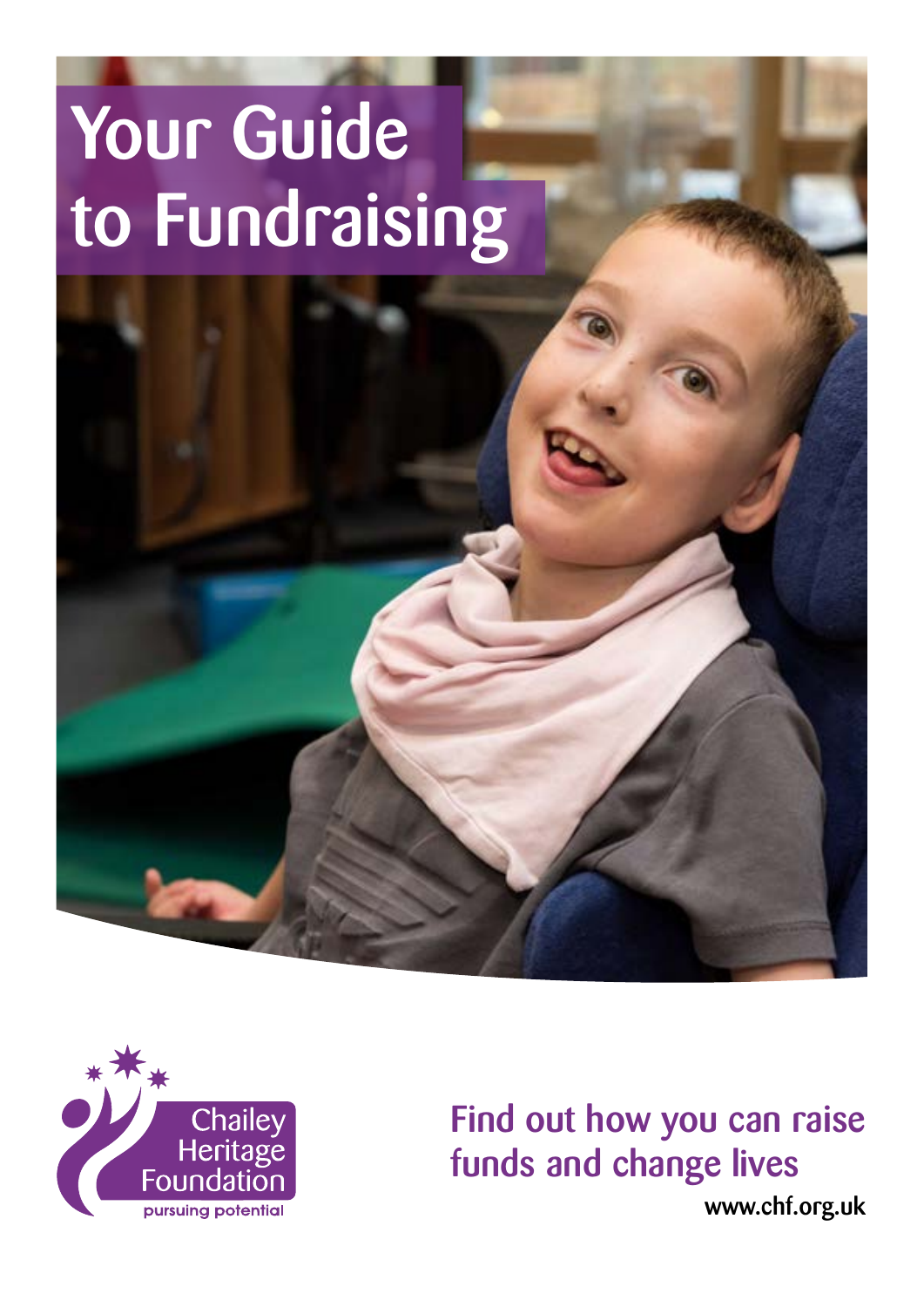# Thank you for choosing to fundraise for Chailey Heritage Foundation!



This guide is jam-packed full of ideas, tips and guidelines to help you with your fundraising. We can't wait to hear about how you get on!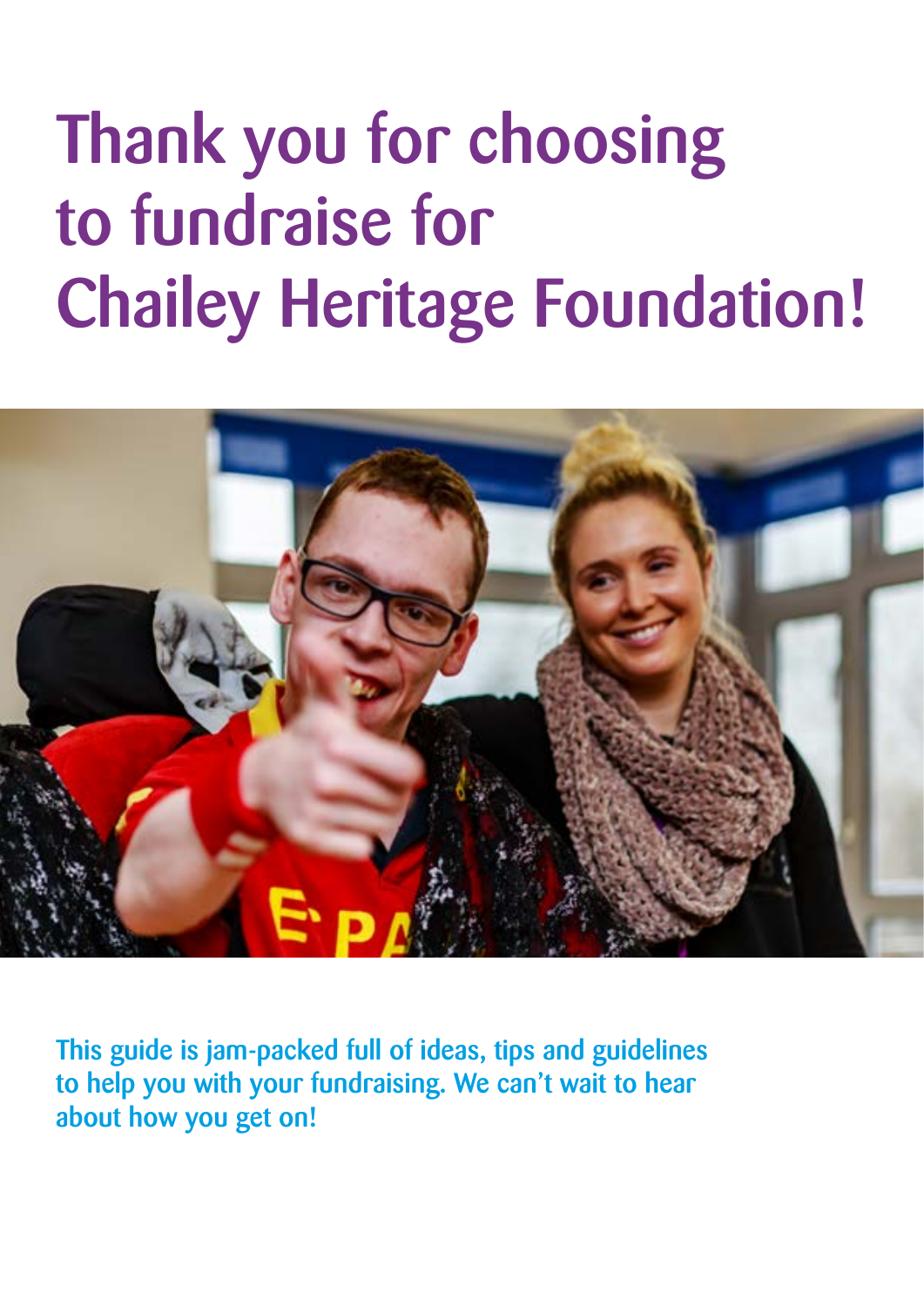### How Your Funds Change Lives

Chailey Heritage Foundation is a pioneering charity supporting a very special group of children and young people who have complex physical disabilities and health needs.

Through our Special School, Residential Care, Life Skills Centre and Hub, we support young people through their school life and as they transition into adulthood.

**£50** could pay for craft materials for our holiday clubs, giving the children and young people a chance to **play** and **have fun** with their friends in an environment tailored to their needs.

> **£225** could pay for specialist football equipment including a ball, a pump and goalposts. This means young people can enjoy the **competitive** and **social** aspects of team sports with their friends.

**£500** could pay for a group of young people to visit an outdoor adventure centre for a day, where they can enjoy **activities** specially adapted to their needs.



**£3,500** could help us buy an eyegaze computer, which could empower young people with limited mobility to **play** their favourite **computer games**, giving them the chance to enjoy their free time in a way that others may take for granted.

Interested in knowing more about our current needs? Would you like your donation to support a specific area of our work? If so, get in touch and we'd be happy to help.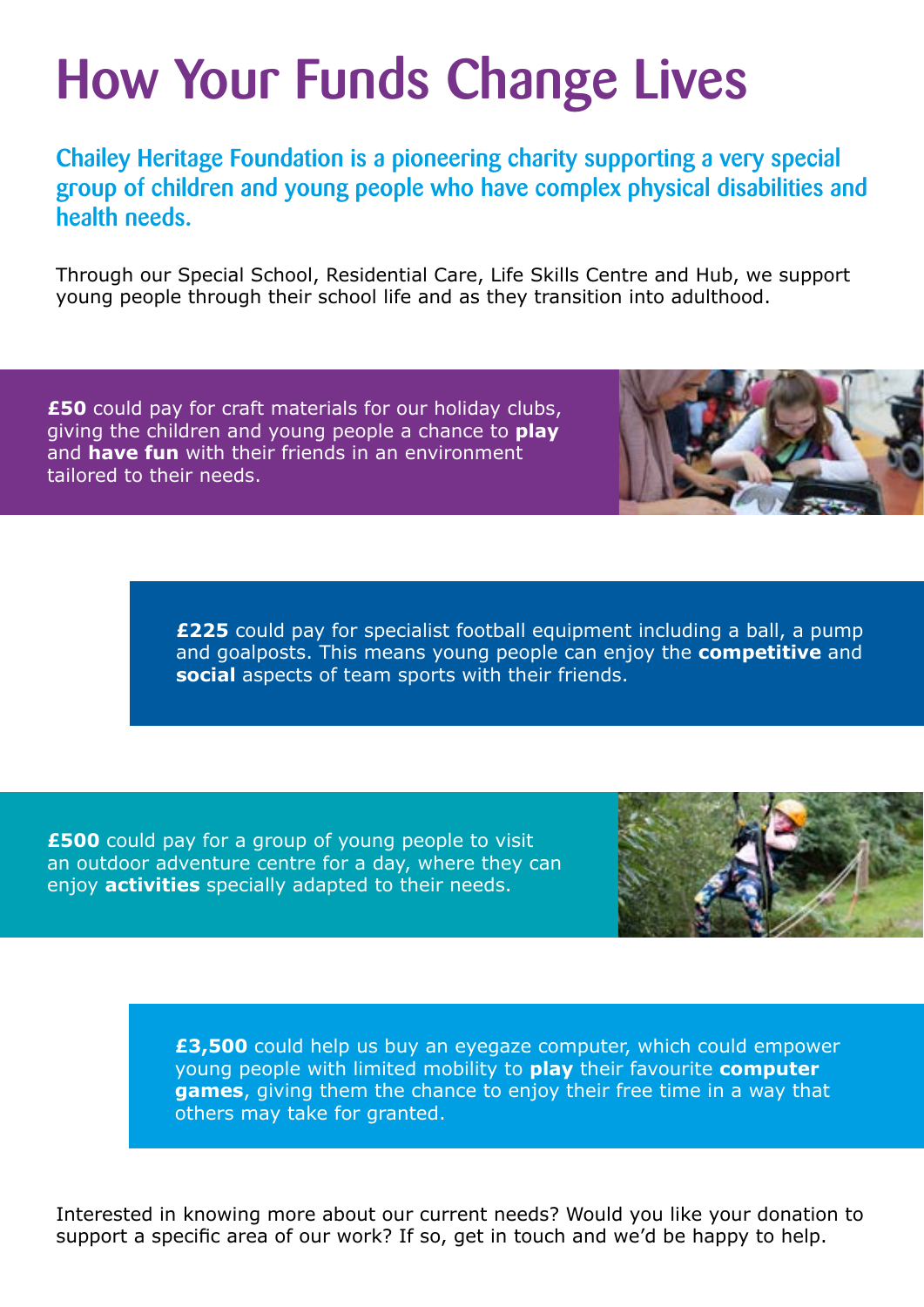### On Your Marks, Get Set, Fundraise!

There are so many ways you can fundraise for us and we'd love to help you get started. Here are a few ideas to inspire you.



#### Challenge Yourself

Take on an exciting challenge like an **abseil** or **skydive** to get your heart racing. We also have places in many challenges throughout the year, from **10k runs** to **cycling events**, so check out our website or get in touch with us for details.

Once you've chosen your challenge, don't forget to set up an online sponsorship page on JustGiving. It's really easy to do. Go to **[www.](http://www.justgiving.com/chs) [justgiving.com/chs](http://www.justgiving.com/chs)** and click 'Fundraise for us'. If you get stuck, contact us and we can guide you through it.

#### Feast While You Fundraise

Host a **bake sale**, **tea party** or **barbecue** to bring people together and raise funds.You could even host a **Big Chailey Picnic** – check out all the info (and many more ideas) at **[www.chf.org.](https://www.chf.org.uk/thebigchaileypicnic.html) [uk/bigchaileypicnic](https://www.chf.org.uk/thebigchaileypicnic.html)**. Raise funds by selling tickets or asking for donations on the day.



*We have been helping children with disabilities to pursue their potential since 1903*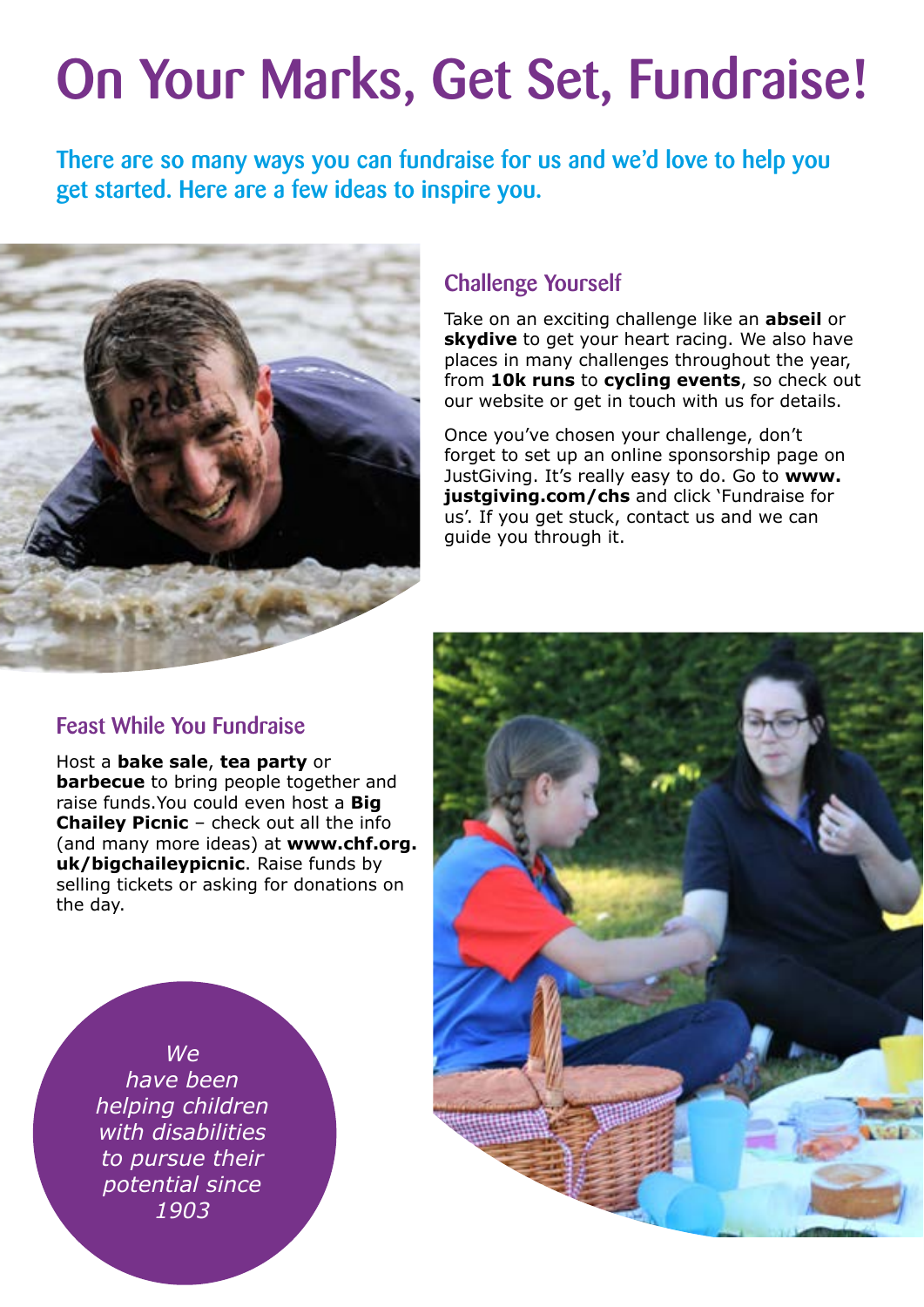

*All of our pupils and the young people in our residencies rely on using a wheelchair for some or all of the day*

#### Hey, Big Spender!

Did you know that you can fundraise when you shop? If you regularly buy online, or you need to make a big purchase, check out [Give as you Live,](https://www.giveasyoulive.com/) [easyfundraising](https://www.easyfundraising.org.uk/)  or [Amazon Smile.](https://smile.amazon.co.uk/) All donate to a charity of your choice when you shop online at no extra cost to you.

#### Host an Office Sweepstake

Whether its tennis or footie, make the most of big sporting fixtures. Get a prize donated, or offer 50% of the takings to the winner with the rest donated to Chailey Heritage Foundation. An ideal choice for the workplace.

#### Get Your Hands Dirty

If your workplace, college or school has a lot of staff, a car wash is an easy way to fundraise - just roll up your sleeves, grab a sponge and get going. Set a date and ask for donations.



We'd love to hear about your own original ideas too! Call the fundraising team on **01825 724 752** or email **[fundraising@chf.org.uk.](mailto:fundraising@chf.org.uk)**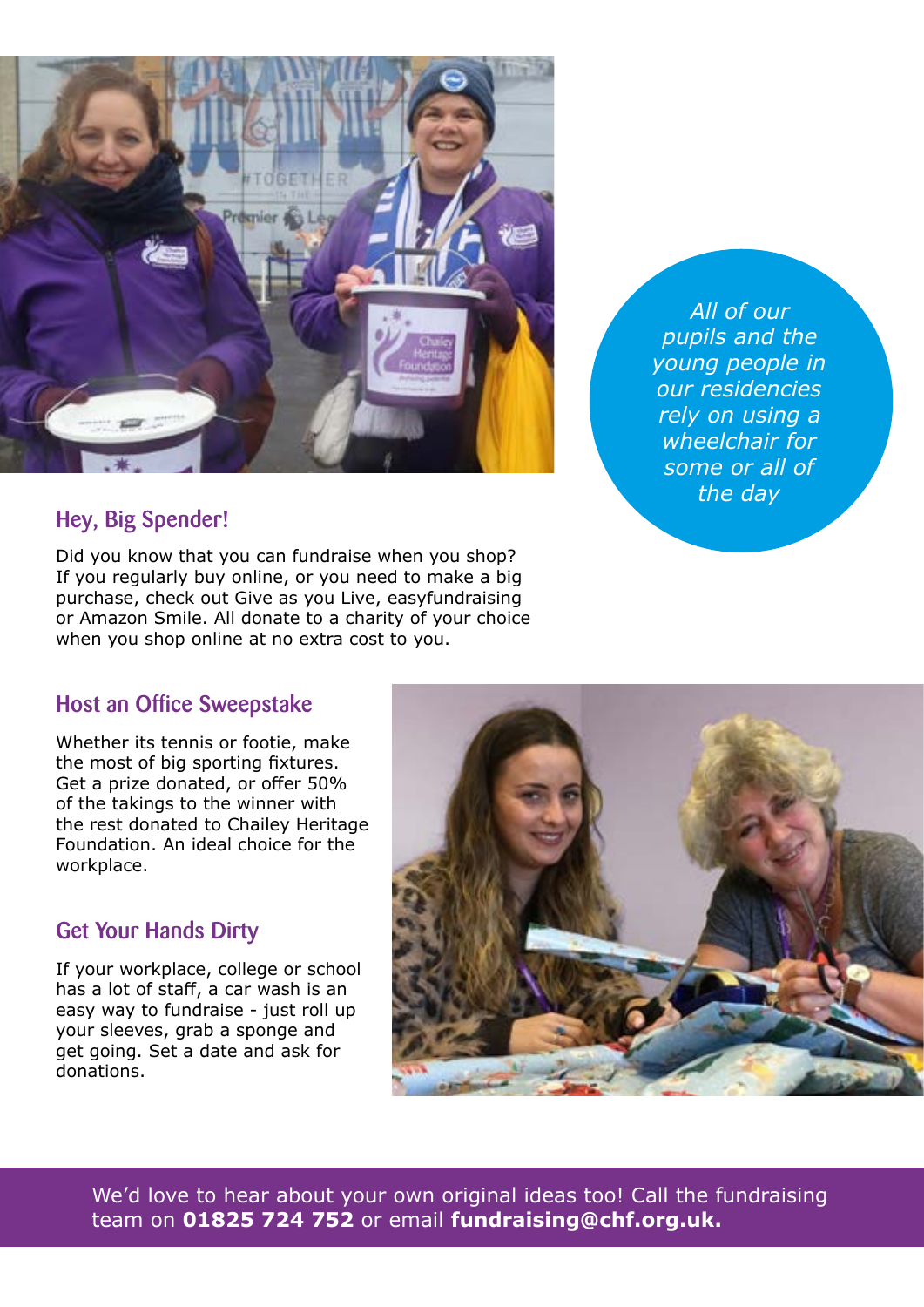### Your Countdown to a Great Event

Whether you're hosting a summer barbecue or a winter feast, follow our five steps to success.

#### Plan Ahead 5

The more prepared you are for your event, the more you'll be able to kick back and enjoy it. We would recommend that you start making your plans around two months before it takes place, although you may need more or less time depending on the scale. Break it down into tasks so you are confident that you know what you need to do and when.



#### Save the Date 4

Give your friends the heads up. (And tell their friends to tell their friends!) Make sure it doesn't clash with a major event too - you don't want all the hard work that you've put into planning that garden party go to waste because it clashes with the Wimbledon finals!

#### Many Hands Make Light Work 3

Make the most of your friends' skills. Many will love to help put their talents to use. Could Carol use her creative flair to design your posters? Maybe Geoff the Chef could serve a slap-up meal. Or social media-savvy Sally could help you spread the word on Facebook. Your friends may well be flattered to be asked, so don't be shy!



#### Cash In! 2

The big day has arrived. Your event is a sell-out! But can you raise more funds beyond ticket sales alone? You could:

- **>** Ask local businesses to donate prizes to your **raffle**.
- **>** Get friends to donate their time and run an **auction of promises**.
- **>** Warm up the event with a **'heads or tails'** game.

We can also provide collection buckets and tins - just let us know.

Don't forget to read over for guidance around legalities and safety at your event (p8-9).



#### Thank Your Supporters 1

Be sure to thank everyone who donated to your fundraising and show them that you appreciate their support.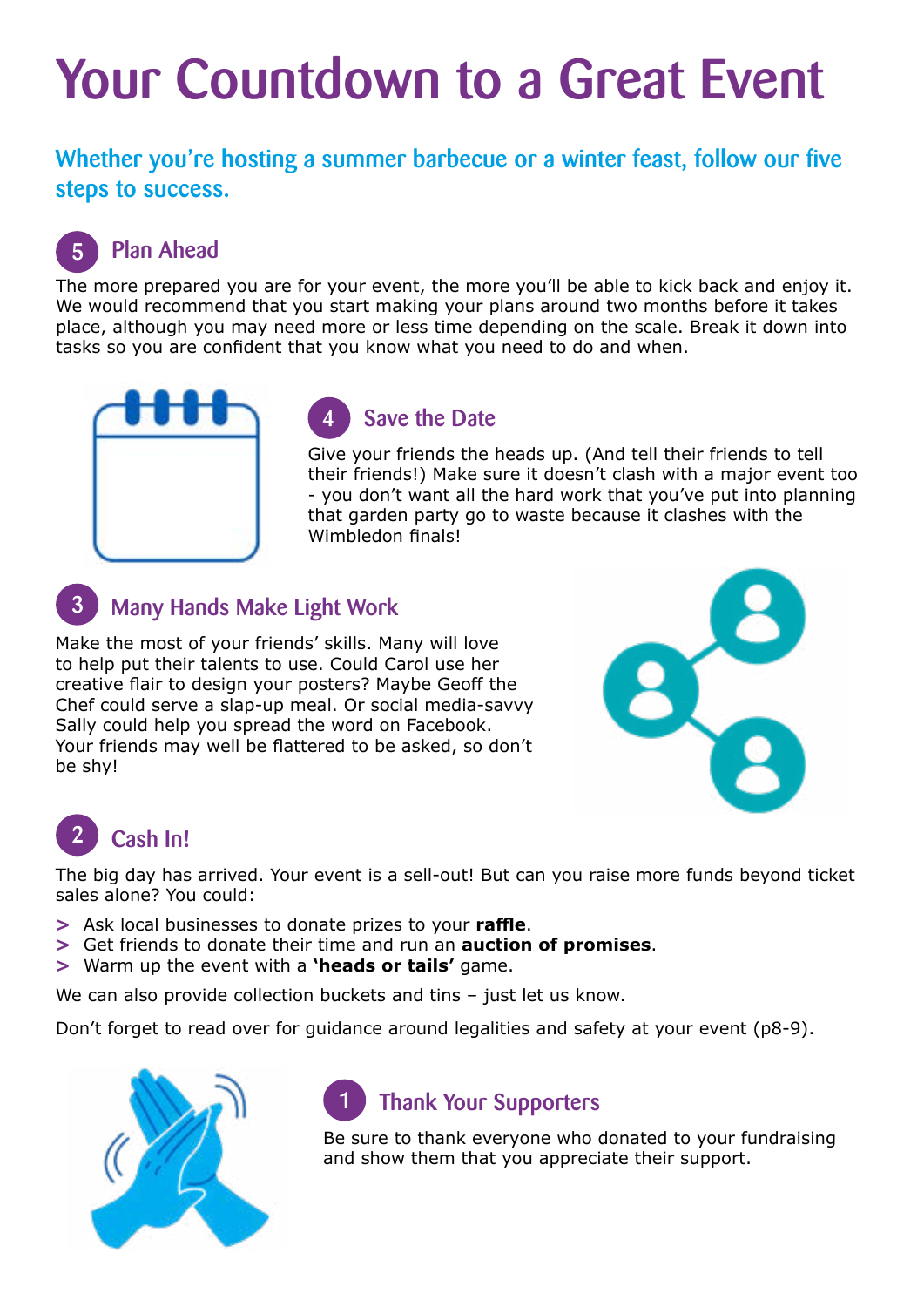### Making a Real Difference

This is Lydia. Chailey Heritage Foundation isn't just where she goes to school. It's also her home.

*More than 60 children and young adults currently live with us either year-round, or for short breaks*

Complex health conditions mean that Lydia has to travel to hospital in London more or less every month. Until recently, she was travelling by minibus, because her style of wheelchair didn't fit in the wheelchair-accessible car that we had. From our rural Sussex location, the round trip could sometimes take up to six hours. Navigating central London's busy roads can be stressful

for both Lydia, her carer and driver who travel with her. It can also be very difficult to find a parking space for a minibus when they arrive at hospital. Although minibuses are a wonderful resource for groups travelling to local attractions, they're uncomfortable for long distance journeys like those that Lydia has to make on a regular basis.

However, thanks to donations raised by our supporters, we have been able to purchase a new wheelchair-accessible car. Lydia is now enjoying much more comfortable journeys to her medical appointments. Not only that, as Lydia doesn't live with her family, she enjoys seeing her relatives at weekends. By purchasing a new wheelchair-accessible car, she can enjoy day trips at weekends, sitting alongside her Dad or Nan – something that she cannot do in a minibus due to the seating configuration. The funds were raised by community groups, schools, people taking part in challenges and individual donations. Donations we receive really do **make a difference**.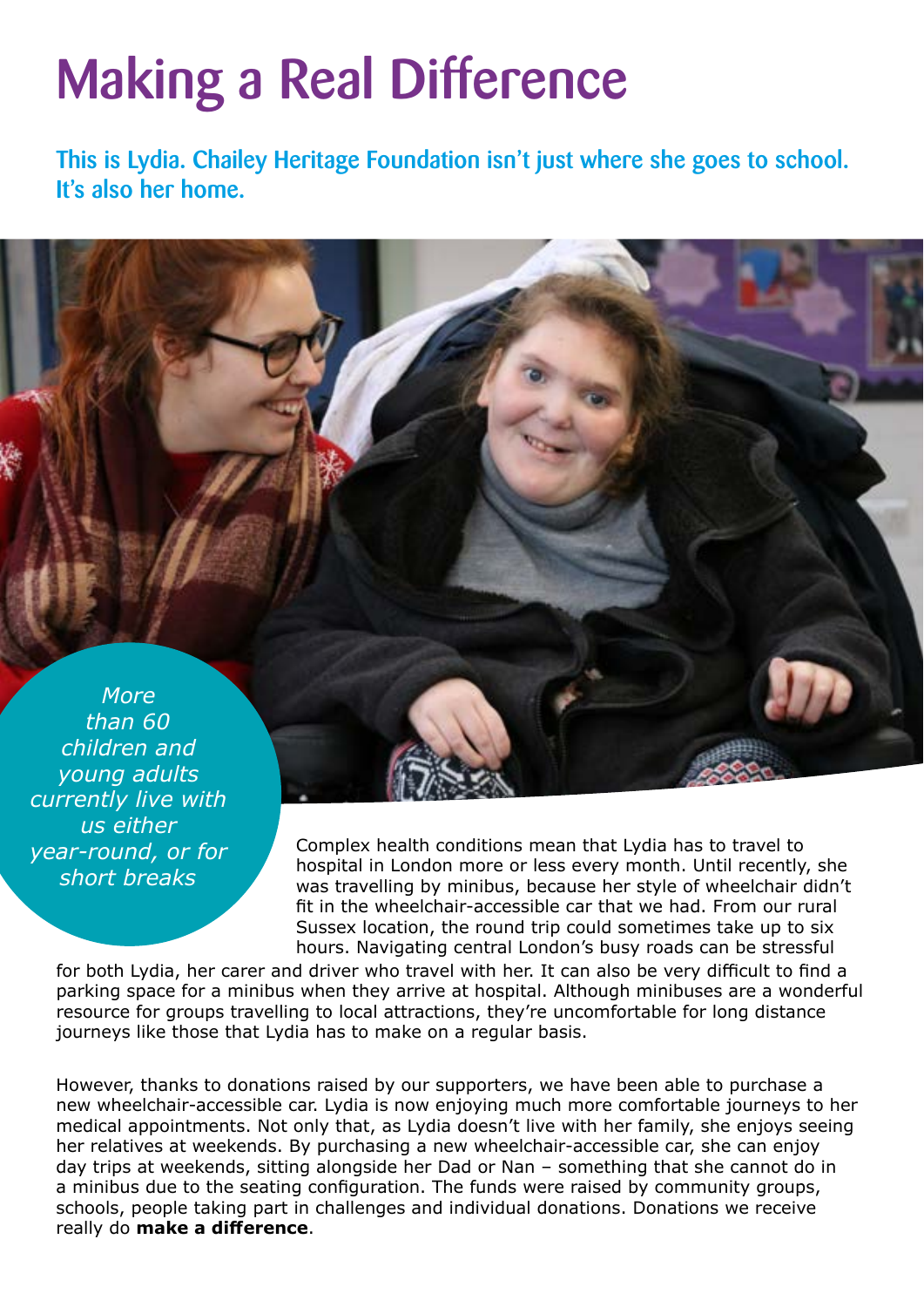# Keeping it Legal and Safe

Fundraising for charities is regulated by law. Please consider the following when planning your fundraising.

#### Assess the Risks

If you're holding an event, a basic risk assessment is a good way to check if you need to put any measures in place to keep your guests as safe as possible. This shouldn't put you off – if anything, it should put your mind at rest! Please ask if you would like a template risk assessment to use as a guide.

If you're unsure about anything, please contact the fundraising team on **01825 724 752** or email **[fundraising@](mailto:fundraising@chf.org.uk) chf.org.uk**



#### First Aid

Consider how best to keep you, your helpers and the public safe. Every event varies in risk so

please seek advice from St John Ambulance or the Red Cross if you are unsure.

#### **Insurance**

If your event involves the public you will need to have Public Liability Insurance. Check with the venue first as they may already have insurance that covers your event. Chailey Heritage Foundation can accept no liability for any event or activity.

#### Licenses

Some things such as providing alcohol, entertainment, holding a raffle, doing a public money collection or putting up signs in public areas may require a license. Contact your local authority to check which licenses you may need.

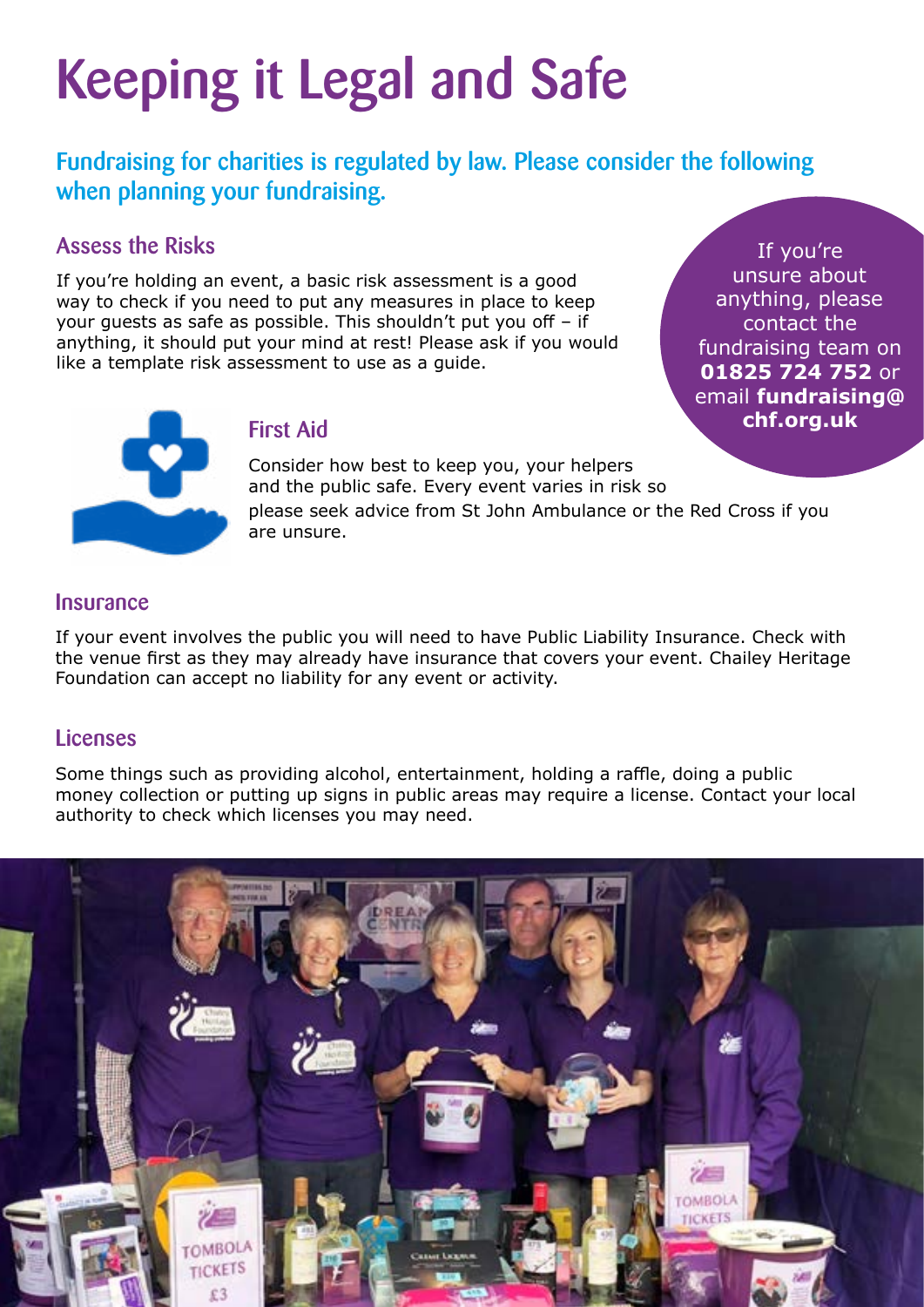#### Raffles and Prize Draws

If you run a prize draw over a period of time (i.e. not just selling raffle tickets on the day of your event), or you sell tickets at more than one venue, you will need a local lottery license. Please contact your local council when organising a raffle or prize draw.

### Food Hygiene

Please follow the guidelines set out by the Food Standards Agency when preparing, handling and cooking food. You can find out more at **[www.food.gov.uk](http://www.food.gov.uk)**. If you're using a caterer, you need to make sure they have a Food Hygiene Certificate and Public Liability Insurance.





#### Collecting Money

When collecting on private property e.g. a shop or supermarket, you will need to get written permission from the owner or manager. Keep this on your person the whole time you're collecting. To collect in any public place or house-to-house, you will need a licence from your local council. You must be 16 years and over to collect money in public.

#### Young Fundraisers

We want to make sure that our young fundraisers are kept safe and are legal. There are some activities which children and young people cannot legally do without adult involvement. These include street and house-to-house collections, raffles and events involving alcohol. The age restriction depends on the activity and location, so if you are in any doubt, please contact us for guidance.

We recommend that parents/guardians have agreed to their child taking part in the fundraising activity. We also request that responsible adults – whether a teacher (if fundraising at school) or parent/legal guardian - are present at all events where children are fundraising for Chailey Heritage Foundation.

*More than 90 children attend our specialist school*

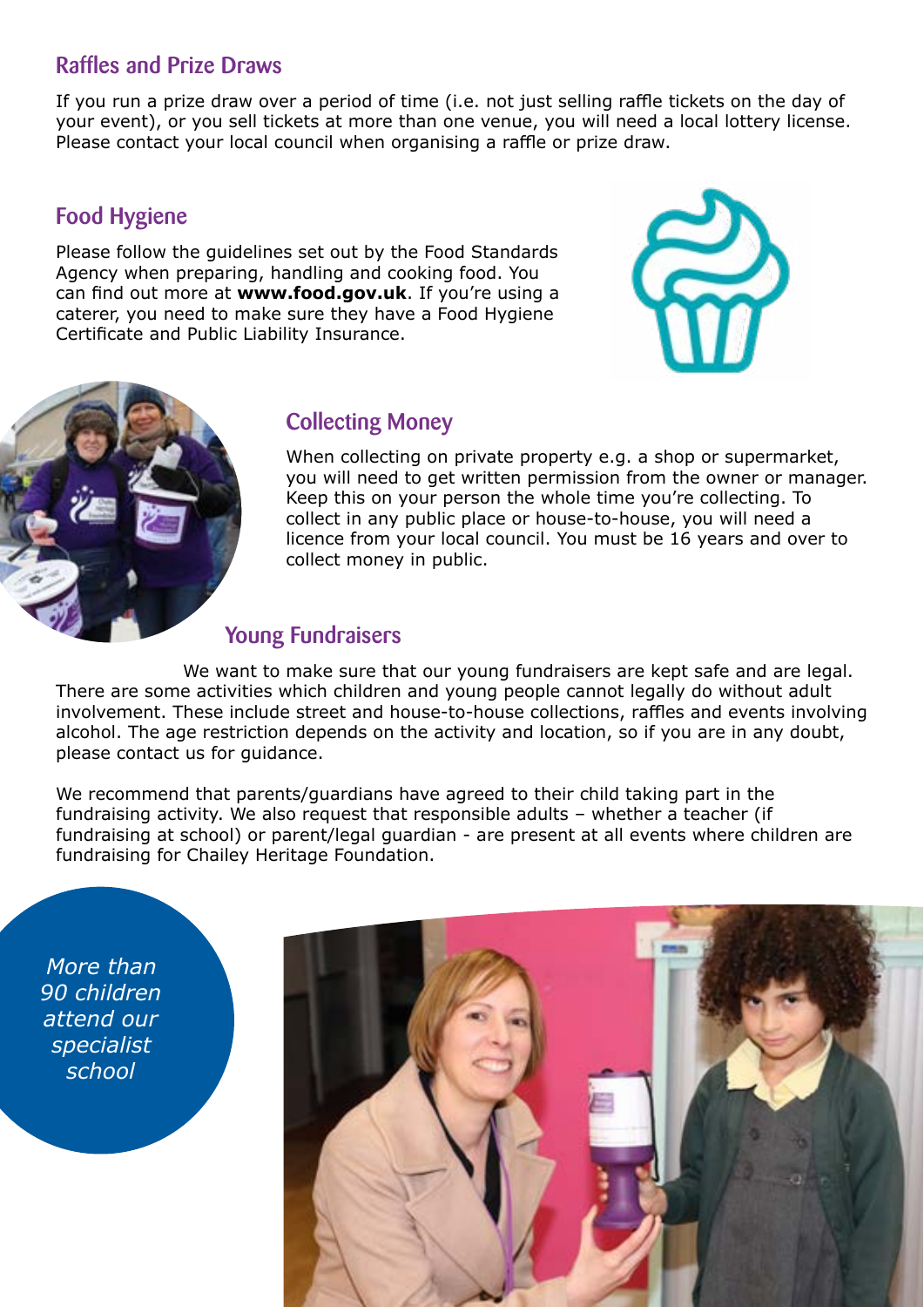# Spreading the Word



[/chaileyheritagefoundation](https://www.facebook.com/ChaileyHeritageFoundation)

[@chaileyheritage](https://twitter.com/ChaileyHeritage)



[/chaileyheritagefound](https://www.youtube.com/user/ChaileyHeritageFound)

**Use Twitter and Facebook** to promote your fundraising. Share your JustGiving page, thank supporters and give updates about how your fundraising is going. Make sure to tag us on Twitter and Facebook to reach more people.

Put up **posters** in your local area so people know when and where your fundraising event is taking place. We have a logo that you can use so please ask us first and we can email it to you. Don't forget to state that your event is 'In aid of Chailey Heritage Foundation' and include our registered charity number: 1075837.

Why not write a **blog** or send out **personalised emails** with a link to your fundraising? Consider sending a **press release** to your local newspaper or radio station and see if your story gets picked up. Ask us if you need help.

Tell people **why** you're supporting us. Do you have a personal reason for supporting Chailey Heritage Foundation? Inspire your friends and family by letting them know about it.





We love seeing and hearing about the exciting things our fundraisers have been up to. Share your story with us and send in your photos to **[fundraising@chf.org.uk](mailto:fundraising@chf.org.uk)**. We might even post it on our website (with your permission of course)!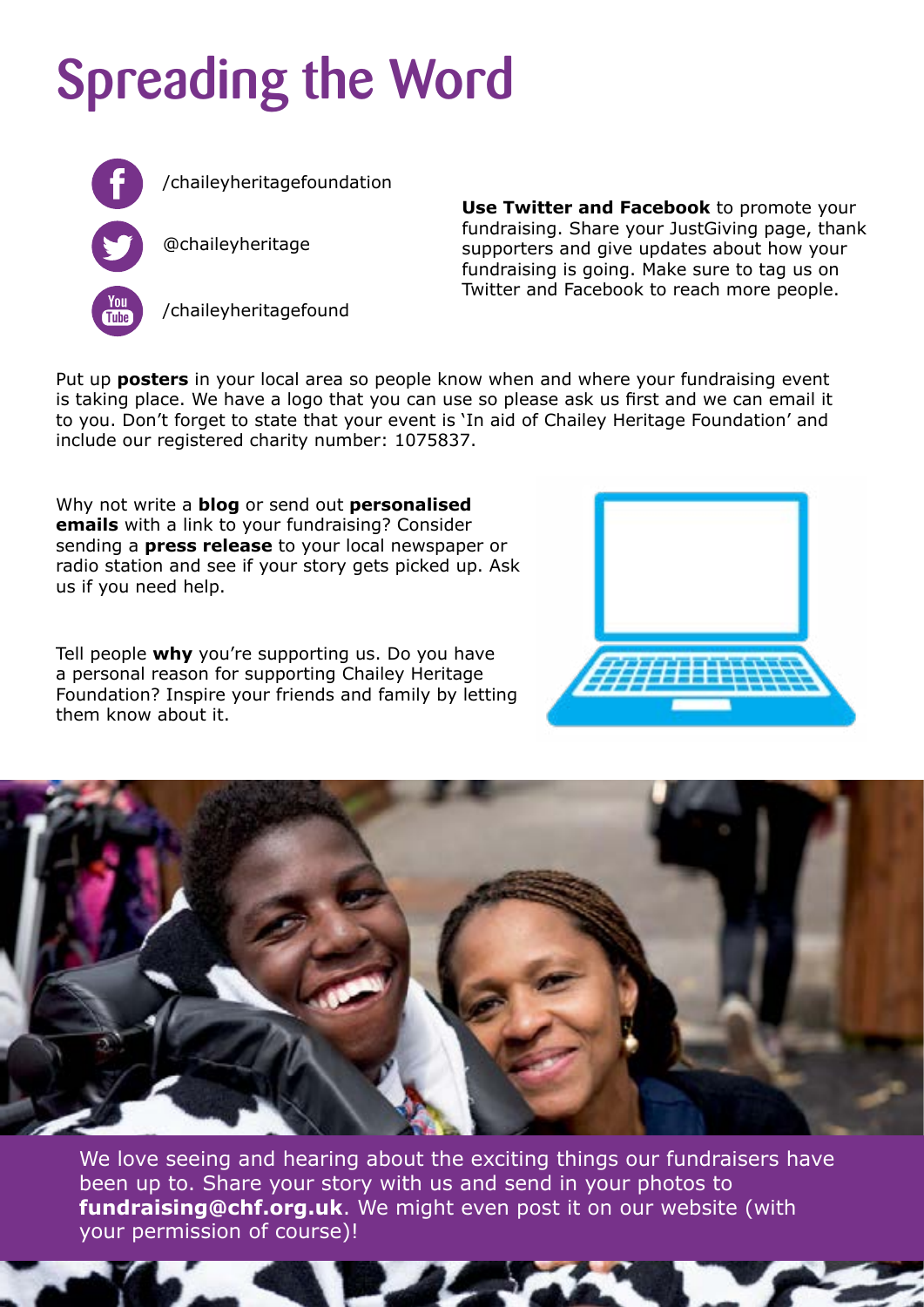# Pay In Your Funds

Once the fun part is done, it's time to send the funds you've raised over to our team.



#### By Phone

Call the team on **01825 724 752** and donate by credit or debit card over the phone.

By Bank Transfer

### By Post

Send us a cheque or CAF voucher made payable to Chailey Heritage Foundation to: The Fundraising Office Chailey Heritage Foundation Haywards Heath Road North Chailey East Sussex BN8 4EF

*Every month we provide nearly 1,000 life skills activity sessions to young people with disabilities*

Please include a cover letter so we know all about the brilliant fundraising work you've done.

### **Online**

Head to **[www.chf.org.uk](http://www.chf.org.uk)** and click the purple 'Donate Now' button.

Account name: Chailey Heritage Foundation Account number: 10953396 Sort code: 60-10-26

### Raised Funds in Cash?

If you have collected donations in cash, please do **not** send it in the post. (We don't want your hard-earned funds going missing!) You are welcome to drop it in to us to the address above. Our reception is open Monday to Friday between 8.30am-4pm, but it's always best to call to let us know when to expect you.

If it's not practical to visit us in person, we request that you:

- Count the funds you have raised. You should make sure you have another person present when you do this, so they can check you reach the same figure.
- Pay the funds into your bank account.
- Transfer the same amount of funds to us (using the bank details above) as soon as possible.

### A Note About Gift Aid

Gift Aid is a great way to make your donation worth more by boosting your fundraising by 25p for every  $E1$  at no extra cost to you. You cannot claim Gift Aid if:

- You are not a UK tax payer.
- You are making a donation in return for tickets, goods and services.
- You are making a donation on behalf of someone else, a group or a company.

*Please pay all money raised to Chailey Heritage Foundation within 4 weeks of your event.*